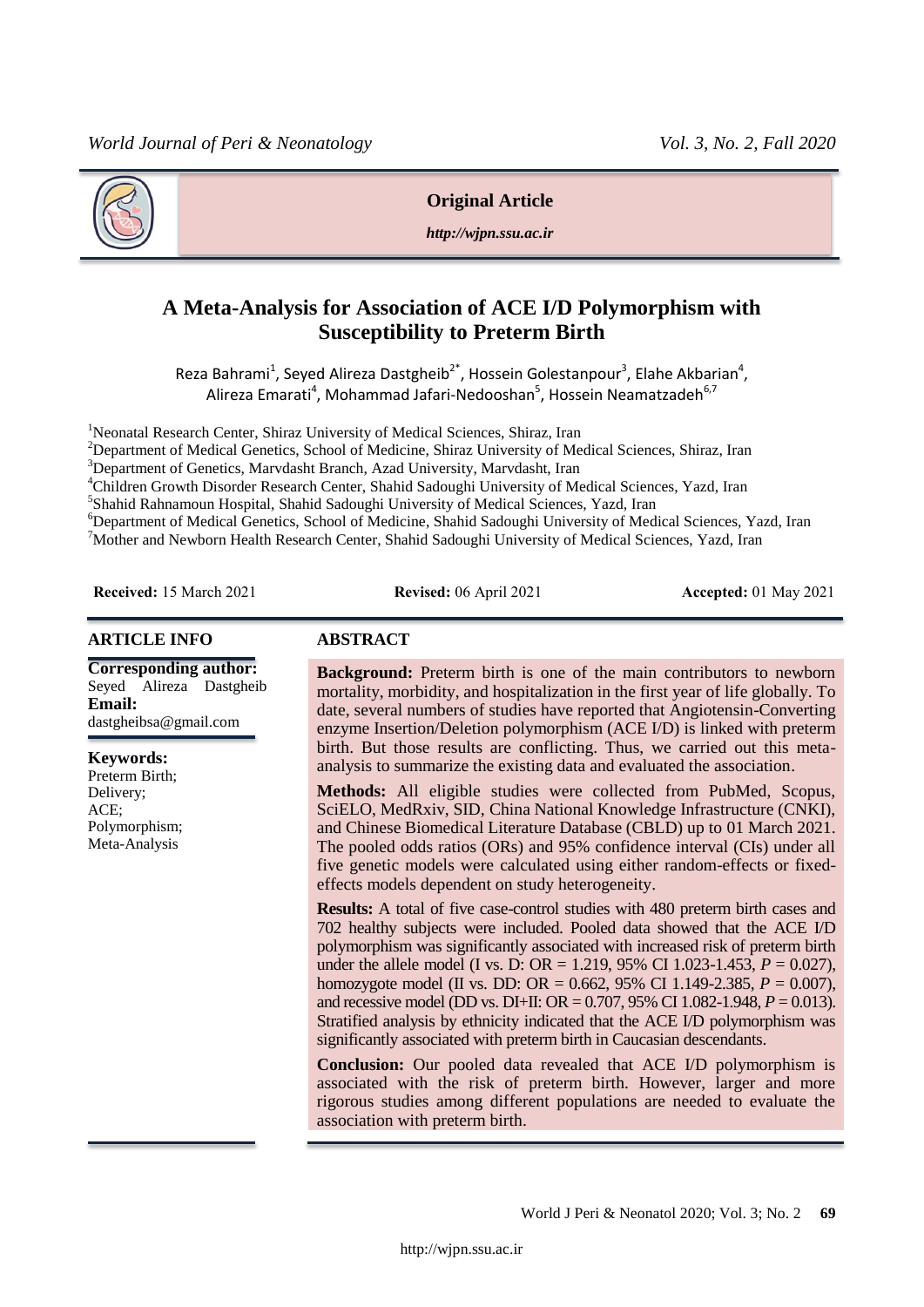# **Introduction**

reterm birth or preterm delivery is described as birth before 37 weeks of gestation, which remains a crucial issue **Example 18 Exercise** during the original delivery is described as birth before 37 weeks of gestation, which remains a crucial issue in long-term morbidity and mortality in children less than 5 years of age. $1,2$  More than 40% of preterm birth cases are occurred spontaneously rather than medically indicated  $3, 4$ . Despite advances in medicine, the rate of preterm birth is increasing globally. 5 In the United States and Europe, preterm birth occurs in 12-15% and 5-9% of pregnancies, respectively.<sup>5-7</sup> To date, several risk factors have been identified. However, our knowledge to predict the occurrence of preterm birth is limited.<sup>7,8</sup> The leading risk factor for preterm birth is a personal or family history<sup>9</sup>. Moreover, several lines of evidence have confirmed that genetic susceptibility is a predictor of preterm birth.<sup>9-11</sup> The risk of preterm delivery in mothers who have a mother or a sister with a history of preterm birth is higher than general population.<sup>10,12</sup> According to the previous studies in different populations the role of maternal genetic in preterm birth is between 15-40% for the maternal genetic contribution.<sup>13</sup> Moreover, environmental factors, as well as genetic predictors, contribute to preterm birth. This has led some to look for gene-environment interaction such as associations between candidate genes involved in metabolic detoxification and exposure to pollutants and xenobiotics (such as air pollution, sulfur dioxide, bisphenol A, agricultural pesticides, and herbicides), low choline intake during pregnancy, coffee consumption and maternal smoking.<sup>4, 13-15</sup>

Several molecular studies have been conducted to evaluate the association of genetic variants at progesterone receptor (PGR), Oxytocin (OXT), Oxytocin receptor (OXTR), Relaxin 2 (RLN2), follicle stimulating hormone receptor (FSHR), insulin-like growth factor receptor (IGF1R) and prostaglandin E receptor 3 (PTGER3) genes with preterm birth.<sup>15</sup> Among them, the role of the angiotensin converting enzyme (ACE) gene has been evaluated by several epidemiological studies. This gene is a member of the renin-angiotensin system (RAS) or the renin-angiotensin-aldosterone system (RAAS) which is involved in catalyzing the conversion of angiotensin I into physiologically active peptide angiotensin II.<sup>16-18</sup> The Human ACE gene is mapped on chromosomes 17q23.3, contains 26 exons, and spans 21 kb. To date, several polymorphisms at ACE gene such as  $240A > T$ ,  $2350G > A$ ,  $17888C > T$  and ACE I/D have been identified in association with<br>different diseases.<sup>19</sup> The ACE different The ACE insertion/deletion (I/D) polymorphism is a nonsense and 287 bp Alu repeat sequence of DNA in the intron 16 of ACE gene.<sup>20-23</sup> Some studies have examined the relation between ACE I/D polymorphism and preterm birth. But, the results are inconsistent and inconclusive that might be due to small sample size of recruited subjects. Thus, we conducted this meta-analysis by including all eligible studies to evaluate the association of ACE I/D polymorphism with preterm birth risk globally.

## **Materials and Methods**

*Publication Search:* A comprehensive computer- based literature search was performed on PubMed, Web of Knowledge, Web of Science, Scopus, MedRxiv, EMBASE, Scientific Information Database (SID), WanFang, VIP, Chinese Biomedical Database (CBD), [Scientific Electronic Library](https://scielosp.org/)  [Online](https://scielosp.org/) (SciELO), VIP, Chinese literature (Wan Fang), China National Knowledge Infrastructure (CNKI), China Science and Technology Journal database and Egyptian Knowledge Bank (EKB) database for finding all relevant studies on ACE I/D polymorphism and preterm birth until 01 March 2021. The following terms and keywords were used in various combinations to search: (''Preterm Birth'' OR ''Preterm Delivery'' OR '' Spontaneous Preterm Birth'') AND (''Angiotensin Converting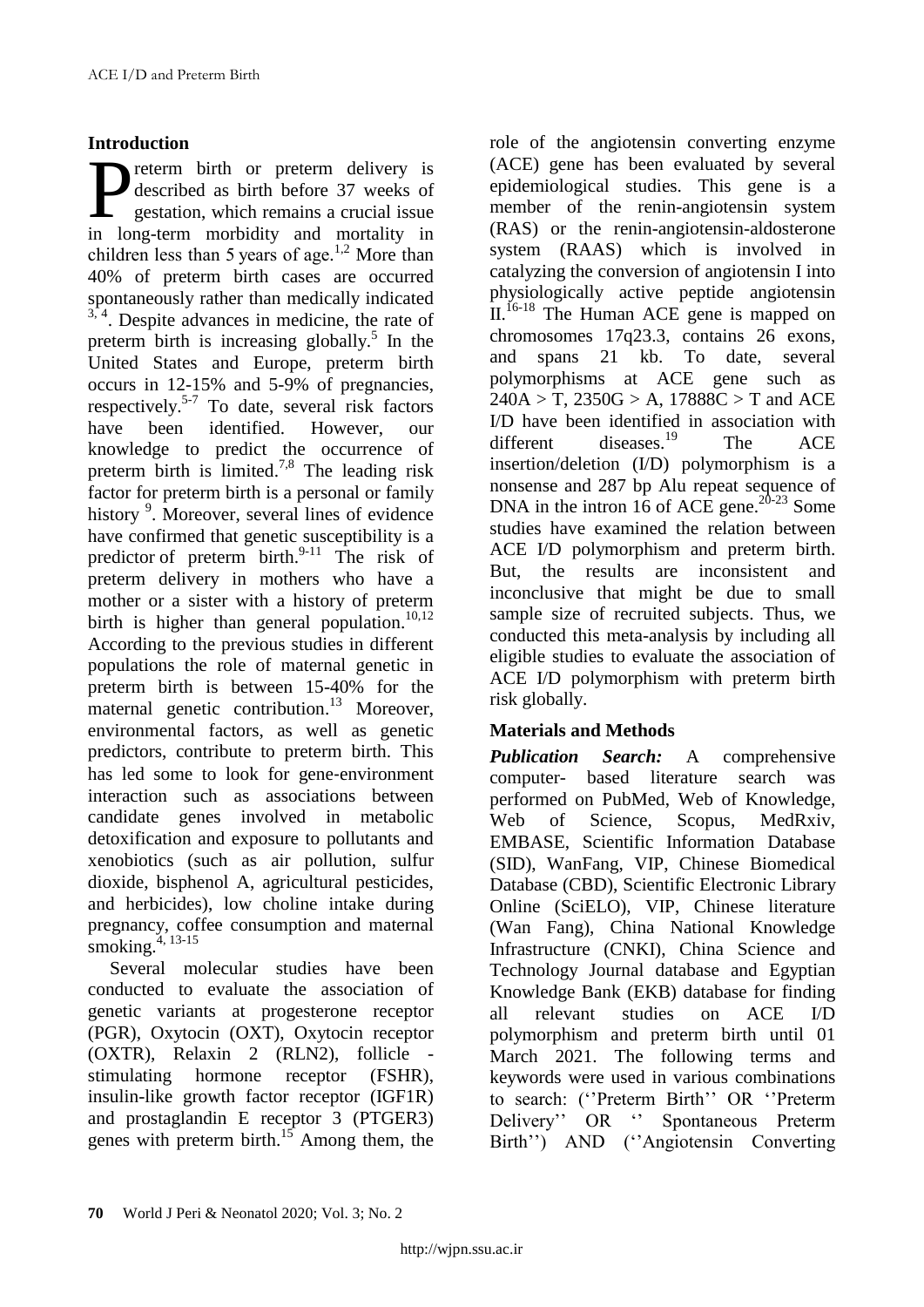Enzyme'' OR ''ACE'' OR<br>
''insertion/deletion'' OR ''I/D'' OR ''insertion/deletion'' OR ''rs4646994'') AND (''Gene'' OR ''Genotype'' OR ''Allele'' OR ''Polymorphism'' OR '' Single nucleotide polymorphisms'' OR ''SNPs'' OR ''Variant'' OR ''Variation'' OR ''Mutation''). The search was carried out in English and Chinese. Moreover, the reference lists of the retrieved articles were checked to identify more potential studies missed during the online search.

*Inclusion and Exclusion Criteria:* The following criteria were applied for study selection: 1) case-control or cohort studies; 2) studies evaluated the association of the ACE I/D polymorphism with preterm birth risk; 3) studies with sufficient data for estimating an odds ratio (OR) with 95% confidence interval (CI). The studies with the following characteristics were excluded: 1) studies on animals; 2) case only studies; 3) studies with insufficient available data or lacking genotypes distribution data; 4) family based studies and linkage studies; 5) case reports, abstracts, letters to the editor, comments, conference abstracts, editorials, reviews, meta-analysis; and 6) published studies containing duplicate data. If there was overlapping data on the same cases included in more than one publication, only the one with the larger sample size or newly published was included in the pooling data.

*Data extraction:* Data was carefully extracted from all the eligible studies by two authors independently based on selection criteria. Titles and abstracts of these articles were also screened for relevance by two authors to determine which articles were to undergo full-text review. The following data were collected from each study: first author name, year of publication, country of origin, ethnicity, genotyping methods, numbers of cases and controls, genotype frequency of cases and controls, minor allele frequency (MAF) and Hardy-Weinberg equilibrium (HWE) in controls, and Newcastle-Ottawa Scale (NOS) for quality assessment of the

study. If chosen articles did not report necessary data, the corresponding authors were contacted by email to request the missing data.

*Assessment of study quality:* The quality of the selected studies was determined by the Newcastle-Ottawa Scale (NOS). NOS has consisted of three parts including a selection of participants (four items), comparability of cases, and control groups (two items), and adequacy of Outcome (three items). It evaluated studies with a star-rating system ranging from zero to nine stars, in which the score  $\geq$  7 were expressed as high quality and  $\leq$  7 represent low or moderate quality (high or moderate risk of bias).

*Statistical Analysis:* The association of ACE I/D polymorphism and the preterm birth risk was evaluated by calculating the odds ratio (OR) and 95% confidence interval (95% CI). The significance of the pooled OR was evaluated by the Z-test. The pooled ORs were performed under five genetic models, i.e., allele (D vs. I), homozygote (DI vs. II), heterozygote (DD vs. II), dominant (DD+DI vs. II) and recessive model (DD vs. DI+II), respectively. A Chi-square-based Q-test was performed to evaluate the heterogeneity between these studies. The Chi-square test was used to evaluate the HWE of ACE I/D polymorphism distribution in the healthy subjects. A Cochran's Q-test was carried out to examine between- study heterogeneity and was considered significant when  $P < 0.10$ . Moreover,  $I^2$  value was used for heterogeneity validation as well. The test of heterogeneity using  $I^2$  statistics was as following:  $I^2 = 0.25\%$ , no heterogeneity;  $I^2 = 25-50\%$ , moderate heterogeneity;  $I^2 = 50-75\%$  $I^2 = 50-75\%$  $I^2 = 50-75\%$ , large heterogeneity;  $I^2$  = 75-100%, extreme heterogeneity. The pooled data in the fixed effect model (Mantel-Haenszel method) were selected when no significant between-study heterogeneity existed; otherwise, the random-effects model (DerSimonian-Laird method) was used. 24-27 A sensitivity analysis performed by the leaveone‐out method to examine the effect of a single study on pooled ORs. The funnel plot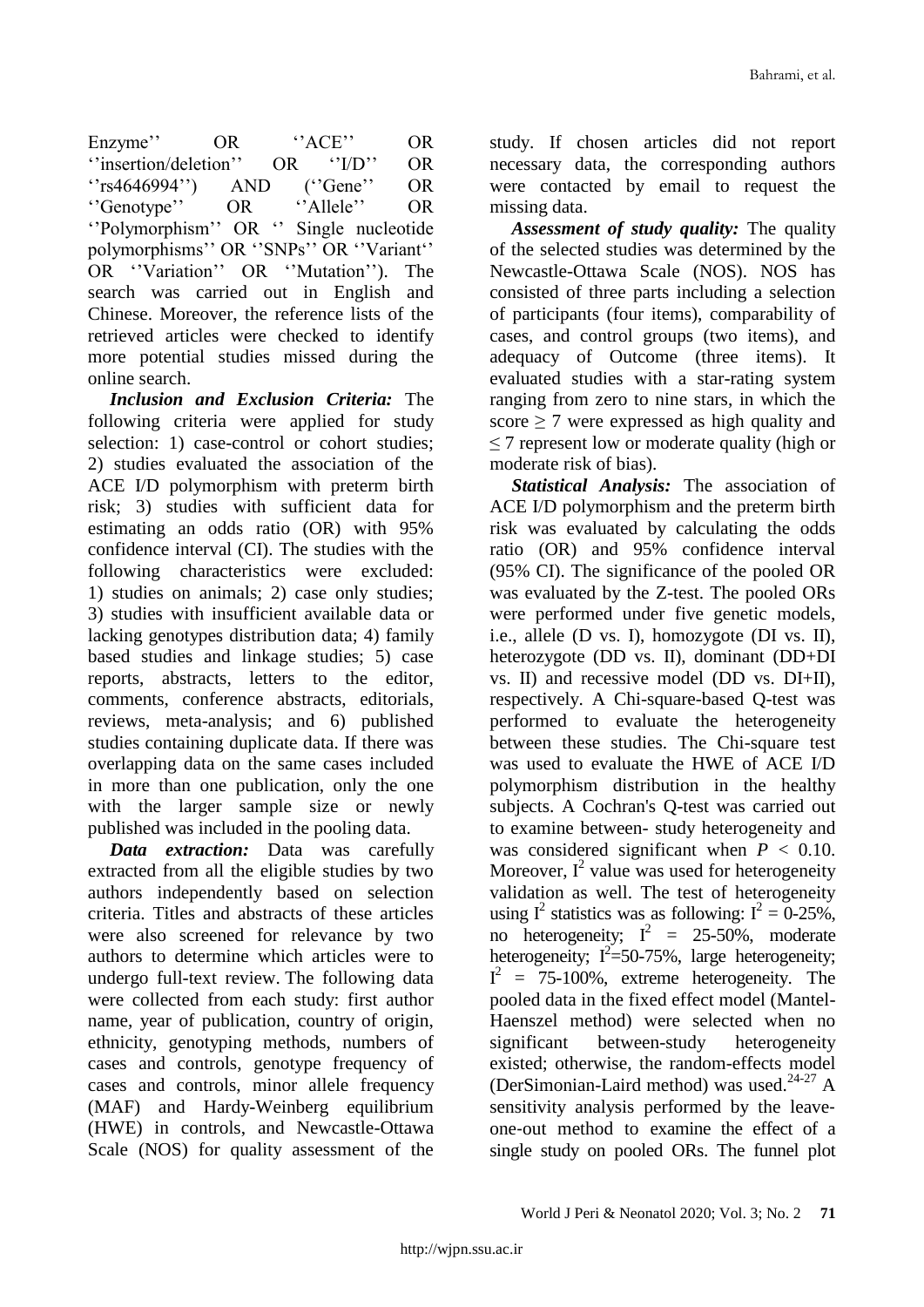was used to assess the publication bias. The asymmetry of the funnel plot was evaluated by Egger's test. The HWE was tested by Fisher's exact test. All of the statistical calculations were performed using comprehensive meta-analysis (CMA) software version 2.0 (Biostat, USA). Two-sided  $P < 0.05$  was considered statistically significant.

### **Results**

*Characteristics of the Studies:* As shown in

[Figure 1,](javascript:void(0)) our initial search yielded 205 studies, and 131 were remained after removing duplicates. Following the inclusion- exclusion criteria, 126 studies were excluded. Finally, a total of five case-control studies  $28-32$  with 480 preterm birth cases and 702 healthy subjects were selected. Table 1 shows a summary of the characteristics of all eligible studies. The selected studies were published between 2004 and 2020.



# PRISMA 2009 Flow Diagram



**Figure 1.** Flow chart for the process of selecting eligible studies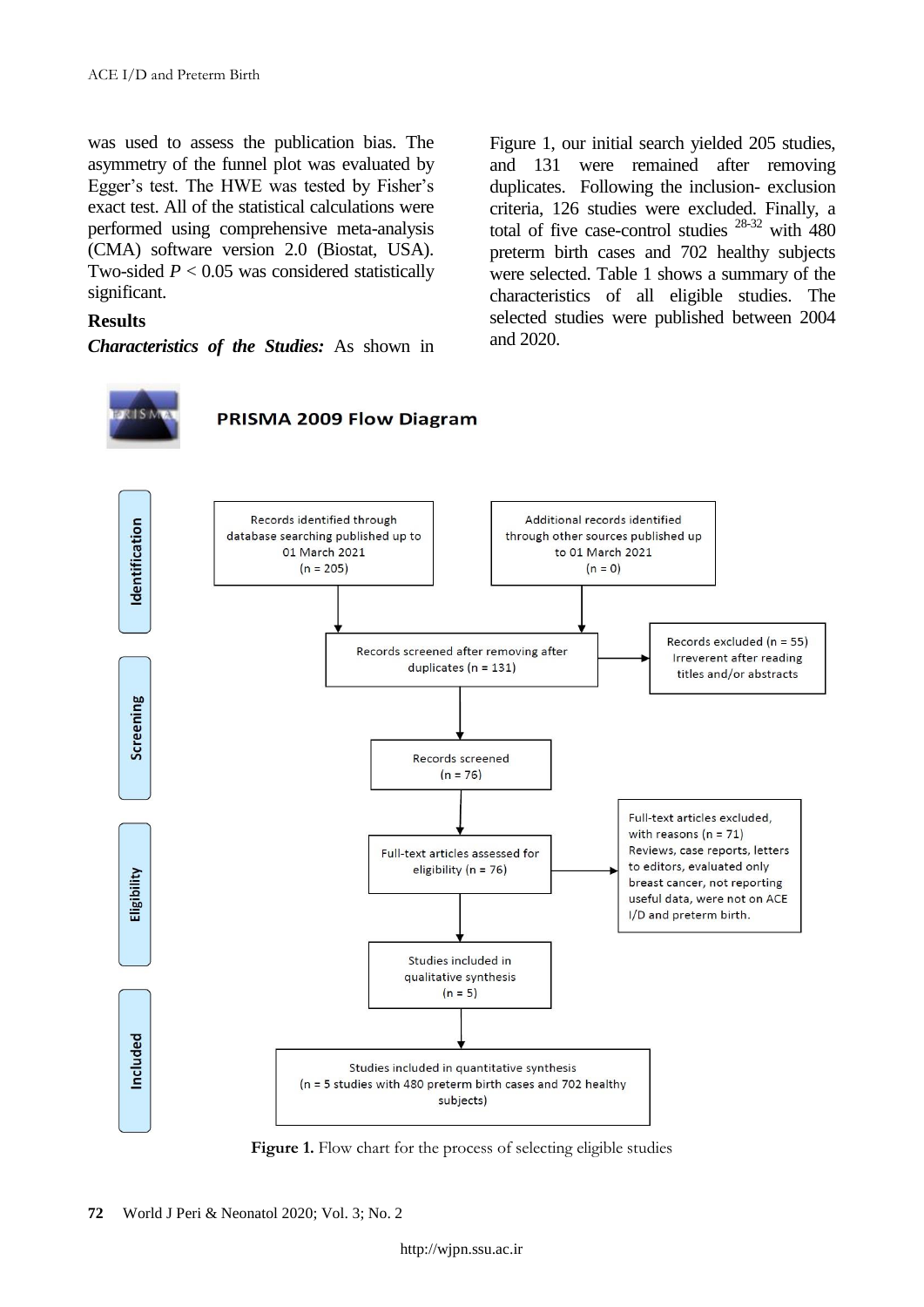| <b>First</b>     | <b>Country</b><br>(Ethnicity) | <b>Genotyping</b><br><b>Methods</b> | <b>Case/Control</b> Genotypes | <b>Preterm-Birth</b> |        |                |     | <b>Controls</b>  |    |     |                |         |                     |       |       |     |
|------------------|-------------------------------|-------------------------------------|-------------------------------|----------------------|--------|----------------|-----|------------------|----|-----|----------------|---------|---------------------|-------|-------|-----|
|                  |                               |                                     |                               |                      |        | <b>Alleles</b> |     | <b>Genotypes</b> |    |     | <b>Alleles</b> |         | <b>MAFS HWE NOS</b> |       |       |     |
| author/Year      |                               |                                     |                               | Ш                    | ID     | DD             |     | D                |    |     | DD             |         | D                   |       |       |     |
| Lee 2019         | Korea<br>(Asian)              | <b>PCR</b>                          | 111/143                       | 50                   | 43     | 18             | 143 | 79               | 50 | 75  | 18             | 175     | -111                | 0.388 | 0.212 | -6  |
| Hocevar<br>2018  | Slovenia<br>(Caucasian)       | <b>PCR</b>                          | 217/316                       |                      | 34 113 | 70             |     | 181 253 37       |    | 78  | 43             | 152     | 164                 | 0.519 | 0.887 | -7  |
| <b>Uvuz</b> 2009 | Turkey<br>(Caucasian)         | <b>PCR</b>                          | 50/50                         | 15                   | 21     | 14             | 51  | 49               | 19 | 26  | 5              | 64      | 36                  | 0.360 | 0.363 | -6  |
| <b>Uma 2008</b>  | <b>UK</b><br>(Caucasian)      | <b>PCR</b>                          | 17/113                        | 4                    | 9      | $\overline{4}$ | 17  | 17               | 23 | 64  | 26             | 110 116 |                     | 0.513 | 0.155 | - 6 |
| Valdez 2004      | Mexico<br>(Mixed)             | Sequencing                          | 85/238                        | 16                   | 44     | 25             | 76  | 94               | 66 | 123 | 49             | 255 221 |                     | 0.464 | 0.548 | -6  |

**Table 1.** Characteristics of the studies included in the meta-analysis

MAFs: Minor Allele Frequencies; HWE: Hardy-Weinberg Equilibrium; NOS: Newcastle-Ottawa Scale

The studies have been carried out in Korea, Slovenia, turkey, England, and Mexico. In terms of ethnicity, three studies were performed among Caucasian descendants, one study among mixed population, and one study was performed among Arian descendants. Two genotyping methods including PCR and direct sequencing were used to genotype the polymorphism. The genotypes and minor allele frequency (MAF) distributions of ACE I/D polymorphism in cases and controls were presented in Table 1. Hardy-Weinberg equilibrium (HWE) was calculated for all eight publications and  $P < 0.05$  was considered as a departure from HWE (Table 1). The NOS score of eligible articles ranged from 6 to 7, which showed that all included studies were of high quality (Table 1).

*Quantitative Data Synthesis:* The summary for the association of ACE I/D polymorphism with preterm birth risk are shown in Table 2. The combined data showed that the ACE I/D polymorphism was significantly associated with increased risk of preterm birth under the allele model (I vs. D: OR = 1.219, 95% CI 1.023- 1.453,  $P = 0.027$ , Figure 2A), homozygote model (II vs. DD: OR = 0.662, 95% CI 1.149- 2.385,  $P = 0.007$ , Figure 2B), and the recessive model (DD vs. DI+II: OR = 0.707, 95% CI 1.082-1.948, *P* = 0.013, Figure 2C) in overall population. Furthermore, stratified analysis by ethnicity showed that the ACE I/D polymorphism was significantly associated with preterm birth in Caucasian descendants under

the allele model (I vs. D:  $OR = 1.316$ , 95% CI 1.031-1.680,  $P = 0.027$  and the homozygote model (II vs. DD: OR = 1.842, 95% CI 1.109- 3.060,  $P = 0.018$ ).



**Figure 2:** Forest plot for association between ACE I/D polymorphism and preterm birth risk. A: allele model (A vs. T); B: homozygote model (DD vs. II); and C: recessive model (DD vs. DI+II)

*Test of heterogeneity:* The heterogeneity in overall population and by stratified analyses is presented in Table [2.](https://bmcmedgenet.biomedcentral.com/articles/10.1186/s12881-018-0553-5#Tab2) In this study, there was no significant between-study heterogeneity under all five genetic models in the overall population. Therefore, the fixed effect model (Mantel-Haenszel method) was selected to report the ORs for the association.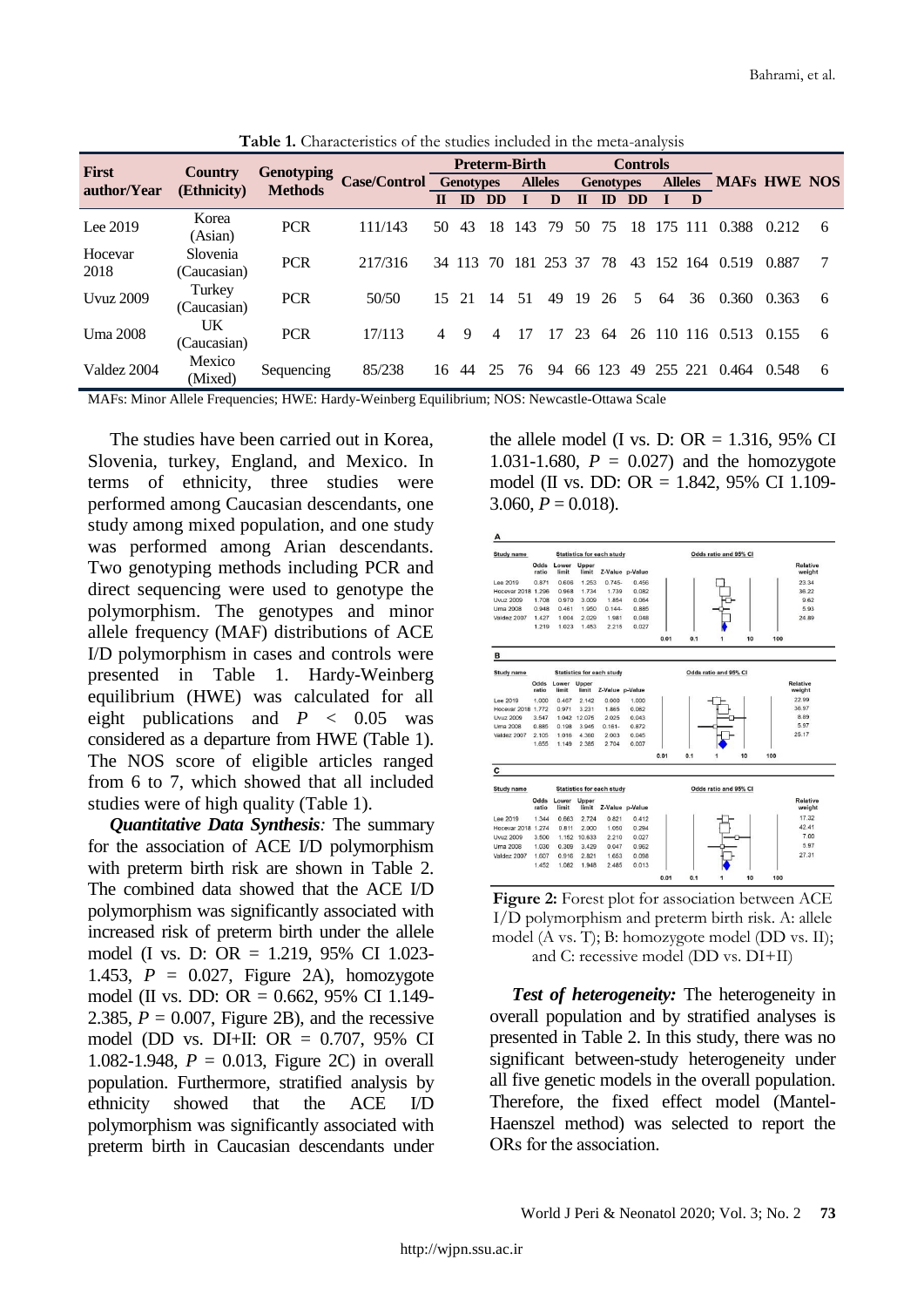| Subgroup  | <b>Genetic</b>   | Type of      | <b>Heterogeneity</b> |         |           | <b>Odds Ratio(OR)</b> | <b>Publication Bias</b> |          |                    |              |
|-----------|------------------|--------------|----------------------|---------|-----------|-----------------------|-------------------------|----------|--------------------|--------------|
|           | <b>Model</b>     | <b>Model</b> | $I^2$ (%)            | $P_{H}$ | <b>OR</b> | 95% CI                | $Z_{OR}$                | $P_{OR}$ | $P_{\text{Beggs}}$ | $P_{Eggers}$ |
| Overall   | D vs. I          | Fixed        | 33.94                | 0.196   | 1.219     | 1.023-1.453           | 2.215                   | 0.027    | 1.000              | 0.960        |
|           | $DI$ vs. $II$    | Fixed        | 50.77                | 0.087   | 1.042     | 0.771-1.409           | 0.270                   | 0.787    | 0.806              | 0.958        |
|           | DD vs. II        | Fixed        | 7.158                | 0.366   | 1.655     | 1.149-2.385           | 2.704                   | 0.007    | 1.000              | 0.971        |
|           | $DD+DI$ vs. $II$ | Fixed        | 52.41                | 0.078   | 1.170     | 0.880-1.555           | 1.082                   | 0.279    | 0.806              | 0.943        |
|           | $DD$ vs. $DI+II$ | Fixed        | 0.00                 | 0.522   | 1.452     | 1.082-1.948           | 2.485                   | 0.013    | 0.806              | 0.495        |
| Ethnicity |                  |              |                      |         |           |                       |                         |          |                    |              |
| Caucasian | D vs. I          | Fixed        | 0.00                 | 0.445   | 1.316     | 1.031-1.680           | 2.205                   | 0.027    | 1.000              | 0.928        |
|           | $DI$ vs. $II$    | Fixed        | 0.00                 | 0.524   | 1.311     | 0.846-2.031           | 1.213                   | 0.225    | 0.296              | 0.117        |
|           | DD vs. II        | Fixed        | 1.920                | 0.361   | 1.842     | 1.109-3.060           | 2.360                   | 0.018    | 0.311              | 0.211        |
|           | $DD+DI$ vs. $II$ | Fixed        | 0.00                 | 0.594   | 1.467     | $0.970 - 2.220$       | 1.816                   | 0.069    | 0.202              | 0.296        |
|           | $DD$ vs. $DI+II$ | Fixed        | 33.97                | 0.220   | 1.414     | 0.953-2.099           | 1.720                   | 0.085    | 1.000              | 0.683        |

**Table 2.** Summary risk estimates for association of the ACE I/D polymorphism with preterm birth risk

NA: Not Applicable

*Sensitivity analysis:* A sensitivity analysis is necessary to explore the impact of different decisions on pooled ORs. We carried out a sensitivity analysis to assess the effect of individual study by excluding a single study in turn on pooled data. The results showed that no individual study had an influence on the pooled OR for association of ACE I/D polymorphism with preterm birth, suggesting the stability of our conclusions.

*Publication bias:* Begg's funnel plot and Egger's test were used to assess the potential publication bias for included studies on ACE I/D polymorphism with preterm birth. The Egger's test results under all five genetic models are presented in [Table 2.](https://www.ncbi.nlm.nih.gov/pmc/articles/PMC5840307/#SD2-ott-11-1121) The Egger's test and Begg's funnel did not statistically revealed a significant publication bias in any of the models for ACE I/D polymorphism association with preterm birth (Figure 3).



Figure 3: The funnel plots of publication bias for association of ACE I/D polymorphism and preterm birth risk. A: allele (D vs. I); B: homozygote (DI vs. II); C: heterozygote (DD vs. II); D: dominant (DD+DI vs. II) and  $\widetilde{E}$ : recessive model ( $\widetilde{DD}$  vs.  $DI+II$ )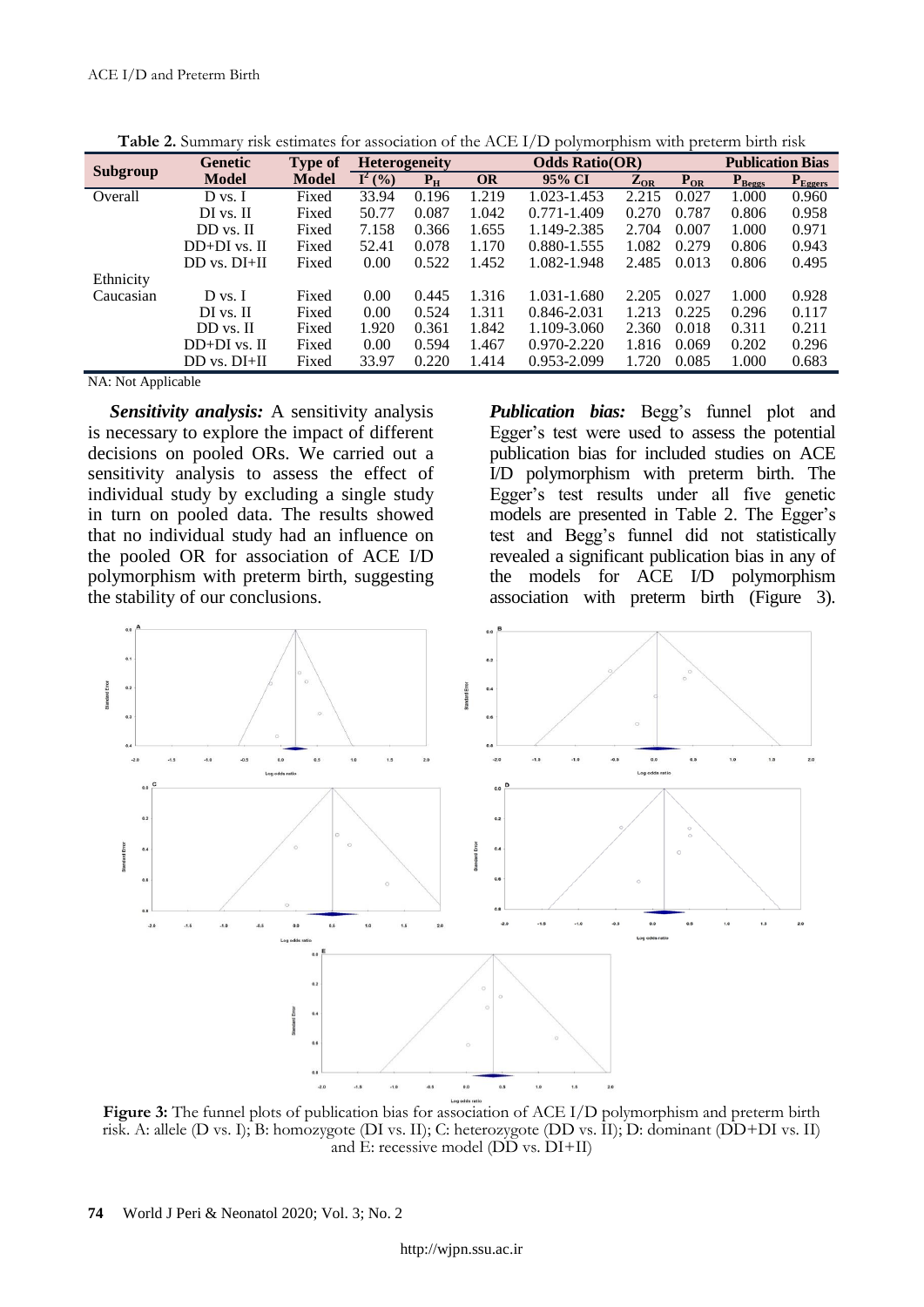### **Discussion**

In 2004, Valdez et al., for first time assessed the association of ACE I/D polymorphism with preterm birth risk. They have evaluated the association in 86 women with preterm birth and a control group of adults from Guadalajara, Mexico. The study reported significant differences in the frequency of ACE I/D between women who had a history of preterm birth and healthy subjects.<sup>32</sup> Since then, a few studies evaluated the association of ACE I/D polymorphism with preterm birth risk in limited populations.

Here, we carried out a meta-analysis to assess the association of the ACE I/D polymorphisms with preterm birth risk. In meta-analysis a total of five case-control studies with 480 preterm birth cases and 702 healthy subjects were included. The combined data showed that the ACE I/D polymorphism was significantly associated with increased risk of preterm birth under the allele model (I vs. D:  $OR = 1.219$ , 95% CI 1.023-1.453,  $P = 0.027$ ), homozygote model (II vs. DD: OR =  $0.662$ , 95% CI 1.149-2.385,  $P = 0.007$ , and the heterozygote model (ID vs. DD: OR = 0.707, 95% CI 1.082- 1.948,  $P = 0.013$  in overall population. Lee et al., in a case-control study and meta-analysis evaluated the association of the ACE I/D polymorphism with preterm birth risk. They evaluated 111 patients with preterm birth and 143 women at  $\geq$  38 week's gestation as controls in the Korean population. Their casecontrol study revealed that the ACE I/D polymorphism was significantly associated with preterm birth and that the ID genotype of ACE I/D polymorphism has a protective effect for preterm birth. Similarly, their pooled data revealed that the ACE ID genotype has a significant association with preterm birth and is a protective factor for the disease.<sup>28</sup> Moreover, Hočevar et al., in another case-control study and meta-analysis evaluated the association of the ACE I/D polymorphism with preterm birth risk. Their case-control study included 217 women with a history of preterm birth and 158 women<br>with full-term pregnancy in Serbian with full-term pregnancy in Serbian population. Their case-control study did not show a significant association of ACE I/D polymorphism with preterm birth. However, their pooled ORs indicated that ACE I/D polymorphism was associated with preterm birth under three genetic models including allele (D vs. I: OR = 1.35, 95% CI = 1.11-1.65,  $P = 0.0033$ ), dominant (DD + ID vs. II: OR = 1.52, 95% CI = 1.08-2.15,  $P = 0.0161$ ) and recessive (DD vs. ID + II: OR =  $1.48$ , 95% CI = 1.07-2.04,  $P = 0.0184$ .<sup>29</sup>

Some limitations of this meta-analysis should be considered. First, the number of included studies to evaluate the association of ACE I/D polymorphism with risk of preterm birth was not large enough to generate meaningful results, which pooled results based on restricted studies that lack sufficient power to support or deny an association. Second, in this meta-analysis, there were included limited studies by ethnicity. Thus, the discrepancy of the associations in different ethnicities should be interpreted cautiously. Third, the strength of the association was measured by unadjusted ORs for confounding factors such as age, gestational age, and environmental factors due to the lack of primary data, which might have affected our results. Finally, preterm birth is a multifactorial disease and interactions between genetic and environmental factors might affect the development of this disease. In the current meta-analysis, gene-gene and geneenvironment interactions were not evaluated due to the limited availability of such data.

### **Conclusion**

Considering all the findings, this metaanalysis indicated that the ACE I/D polymorphism is associated with an increased risk of preterm birth in overall population. Our pooled data may help understand the role and mechanism of the ACE gene in development of preterm birth. However, larger and more rigorous studies among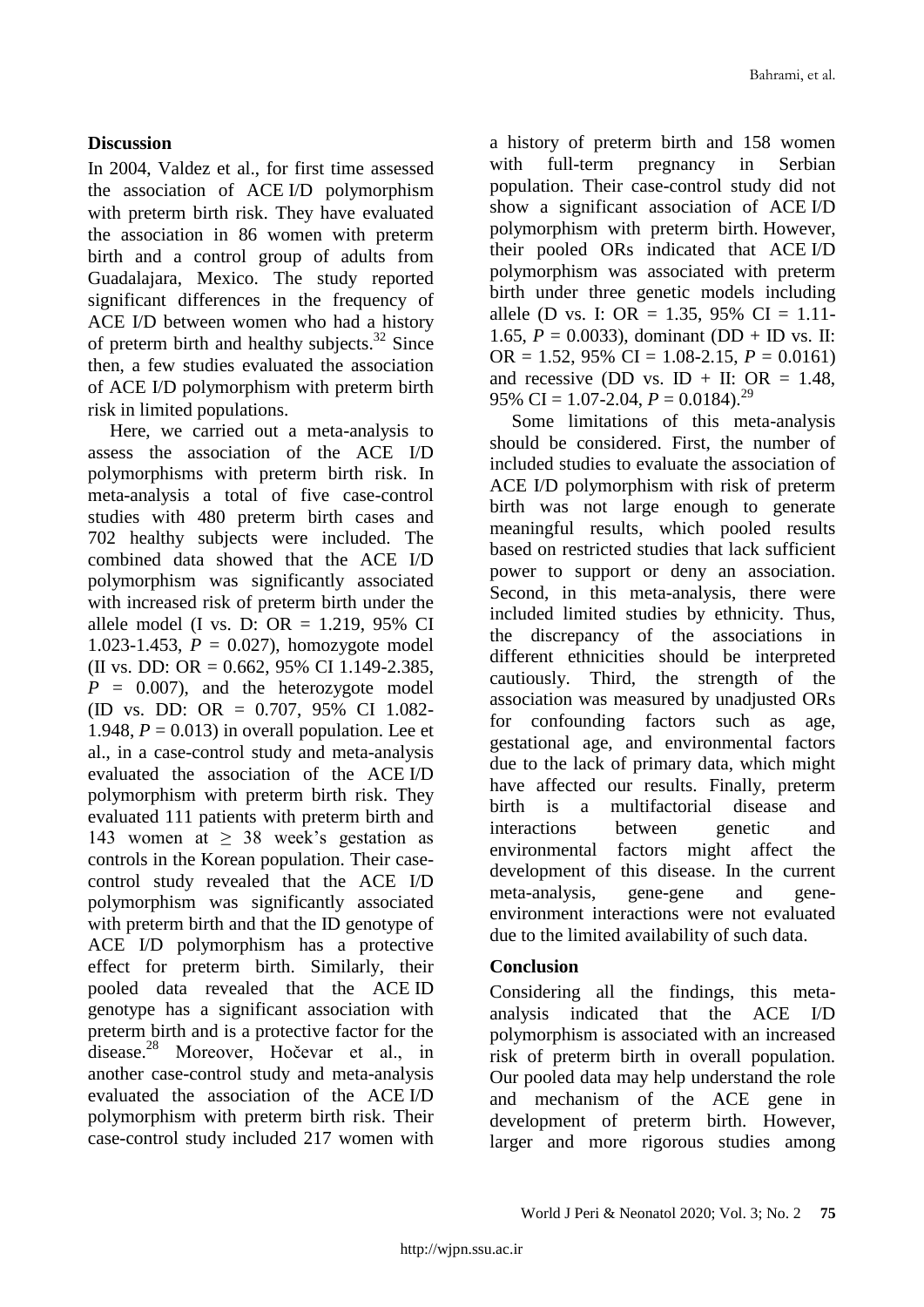different ethnicities are needed to evaluate the association of ACE I/D polymorphism with preterm birth.

### **Conflict of Interests**

Authors have no conflict of interests.

### **Acknowledgments**

The authors thank the editors and the anonymous reviewers for insightful suggestions on this study.

**How to Cite:** Bahrami R, Dastgheib SA, Golestanpour H,Akbarian E, Emarati A, Jafari-Nedooshan M, et al., A Meta-Analysis for an Association of ACE I/D Polymorphism with Susceptibility to Preterm Birth. World J Peri & Neonatol 2020; 3(2): 69-77. DOI: 10.18502/wjpn.v3i2.6157

### **References**

- 1. Muniro Z, Tarimo CS, Mahande MJ, Maro E, McHome B. Grand multiparity as a predictor of adverse pregnancy outcome among women who delivered at a tertiary hospital in Northern Tanzania. BMC Pregnancy and Childbirth 2019; 19(1): 222.
- 2. McCormick MC. The contribution of low birth weight to infant mortality and childhood morbidity. N Engl J Med 1985; 312(2): 82-90.
- 3. Javaheri A, Khajehnoori S, Foroughi E, Nasiri R, Farahnak S, Tabatabaei RS, et al. Association of MTHFR A1298C polymorphism with preterm birth: A meta-analysis. World J Peri & Neonatol 2018; 1(1): 1-6.
- 4. Strauss JF, Romero R, Gomez-Lopez N, Haymond-Thornburg H, Modi BP, Teves ME, et al. Spontaneous preterm birth: advances toward the discovery of genetic predisposition. Am J Obstet Gynecol 2018; 218(3): 294-314.
- 5. Chang YK, Tseng YT, Chen KT. The epidemiologic characteristics and associated risk factors of preterm birth from 2004 to 2013 in Taiwan. BMC Pregnancy Childbirth 2020; 20(1): 201.
- 6. Goldenberg RL, Culhane JF, Iams JD, Romero R. Epidemiology and causes of preterm birth. Lancet 2008; 371(9606): 75-84.
- 7. Meertens LJE, van Montfort P, Scheepers HCJ, van Kuijk SMJ, Aardenburg R, Langenveld J, et al. Prediction models for the

risk of spontaneous preterm birth based on maternal characteristics: a systematic review and independent external validation. Acta Obstet Gynecol Scand 2018; 97(8): 907-20.

- 8. Georgiou HM, Di Quinzio MKW, Permezel M, Brennecke SP. Predicting preterm labour: Current status and future prospects. Dis Markers 2015; 2015: 435014.
- 9. Varner MW, Esplin MS. Current understanding of genetic factors in preterm birth. BJOG. BJOG 2005; 112(Suppl 1): 28-31.
- 10.Koire A, Chu DM, Aagaard K. Family history is a predictor of current preterm birth. Am J Obstet Gynecol MFM 2021; 3(1): 100277.
- 11.Zhang G, Srivastava A, Bacelis J, Juodakis J, Jacobsson B, Muglia LJ. Genetic studies of gestational duration and preterm birth. Best Pract Res Clin Obstet Gynaecol 2018; 52: 33-47.
- 12.Sherf Y, Sheiner E, Vardi IS, Sergienko R, Klein J, Bilenko N. Recurrence of preterm delivery in women with a family history of preterm delivery. Am J Perinatol 2017; 34(4): 397-402.
- 13.Wadon M, Modi N, Wong HS, Thapar A, O'Donovan MC. Recent advances in the genetics of preterm birth. Ann Hum Genet 2020; 84(3): 205-13.
- 14.Zhu J, Liu YH, He XL, Kohlmeier M, Zhou LL, Shen LW, et al. Dietary choline intake during pregnancy and PEMT rs7946 polymorphism on risk of preterm birth: A casecontrol study. Ann Nutr Metab 2020; 76(6): 431-40.
- 15.Sheikh IA, Ahmad E, Jamal MS, Rehan M, Assidi M, Tayubi IA, et al. Spontaneous preterm birth and single nucleotide gene polymorphisms: A recent update. BMC Genomics 2016; 17(Suppl 9): 759.
- 16.Fagyas M, Úri K, Siket IM, Daragó A, Boczán J, Bányai E, et al. New perspectives in the reninangiotensin-aldosterone system (RAAS) I: endogenous angiotensin converting enzyme (ACE) inhibition. PLoS One 2014; 9(4): e87843.
- 17.Gohari M, Dastgheib SA, Noorishadkam M, Lookzadeh MH, Mirjalili SR, Akbarian-Bafghi MJ, et al. Association of eNOS and ACE polymorphisms with retinopathy of prematurity: A systematic review and meta-analysis. Fetal Pediatr Pathol 2020; 39(4): 334-45.
- 18.Jarahzadeh MH, Jafari M, Seifi-Shalamzari N, Ferdosian F, Bahrami R, Raee-Ezzabadi A, et al. Association of PAI-1 4G/5G and ACE I/D polymorphisms with susceptibility to